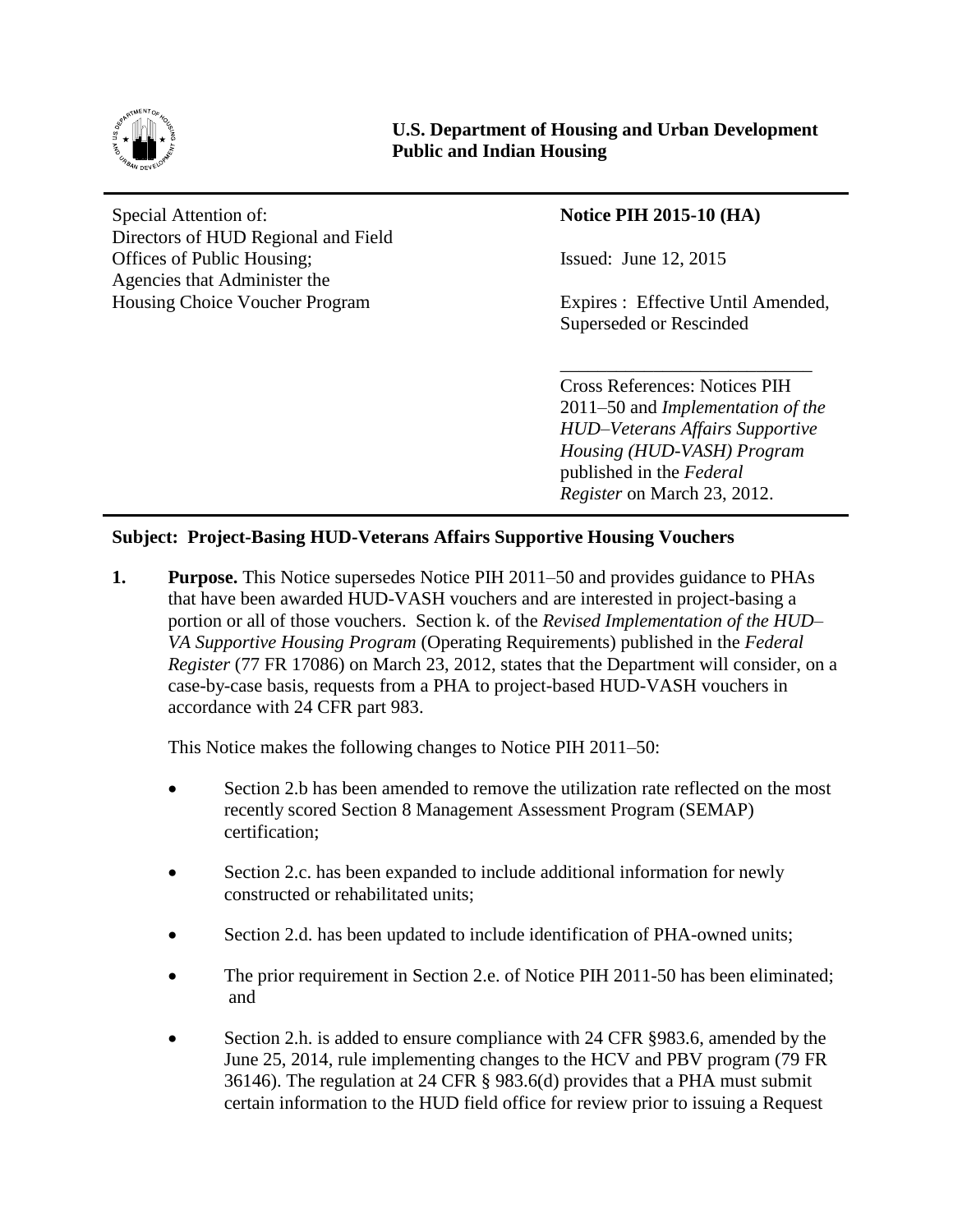for Proposals in accordance with 24 CFR § 983.51(b)(1) or making an alternative selection in accordance with 24 CFR § 983.51(b)(2).

Proposals under all three types of PBV (new construction, rehabilitation and existing housing) will be considered under this Notice. All proposals must be submitted electronically to [Phyllis.A.Smelkinson@hud.gov](mailto:Phyllis.A.Smelkinson@hud.gov) with a copy to the Director of Public Housing in the local HUD field office.

Requests will not be considered unless the Veterans Affairs Medical Center (VAMC) or Community-Based Outpatient Clinic (CBOC) has provided documentation in support of the project. The proposal cover letter accompanying the request must be signed by the PHA's Executive Director (or equivalent official) and may also be signed by the VAMC's or Veterans Integrated Service Network's (VISN) Director and the VA Network Homeless Coordinator. The VA officials may include letters of support in lieu of signing the proposal cover letter.

The review factors in Section 2 of this Notice will be considered when determining whether to approve a request received under this Notice. Final decisions regarding approval of PBV proposals will be made by HUD Headquarters and the HUD-VASH program leadership at the VA Central Office.

- **2. Review Factors.** PHAs are obligated to comply with all PBV requirements at 24 CFR part 983 in addition to the following submission requirements in order to be considered under this Notice. The following materials must be included:
	- a. A statement outlining the PHA's rationale for proposing to project-base HUD-VASH vouchers rather than providing tenant-based assistance.
	- b. A description of the challenges faced by voucher holders (and HUD-VASH voucher holders, in particular) in the local rental market, including data showing the number of HUD-VASH vouchers issued in the most recent 12-month period and the number of HUD-VASH vouchers leased up in that same timeframe (the "success rate" for HUD-VASH voucher holders) . HUD will no longer consider the most recent leasing indicator under SEMAP, since the leasing of HUD-VASH vouchers is dependent on referrals from the VAMC or CBOC, and the unit months and budget authority associated with these vouchers are not included in the SEMAP leasing indicator.
	- c. For newly constructed or rehabilitated units, a construction schedule that includes the dates on which the following activities are estimated to occur: (1) execution of the Agreement to enter into a Housing Assistance Payments (AHAP) contract; (2) start of construction or rehabilitation; and (3) execution of the PBV HAP contract. There is no deadline for completion of newly constructed or rehabilitated units; however, more than 24 months between execution of the AHAP and PBV HAP contract would be considered an unreasonable amount of time and would require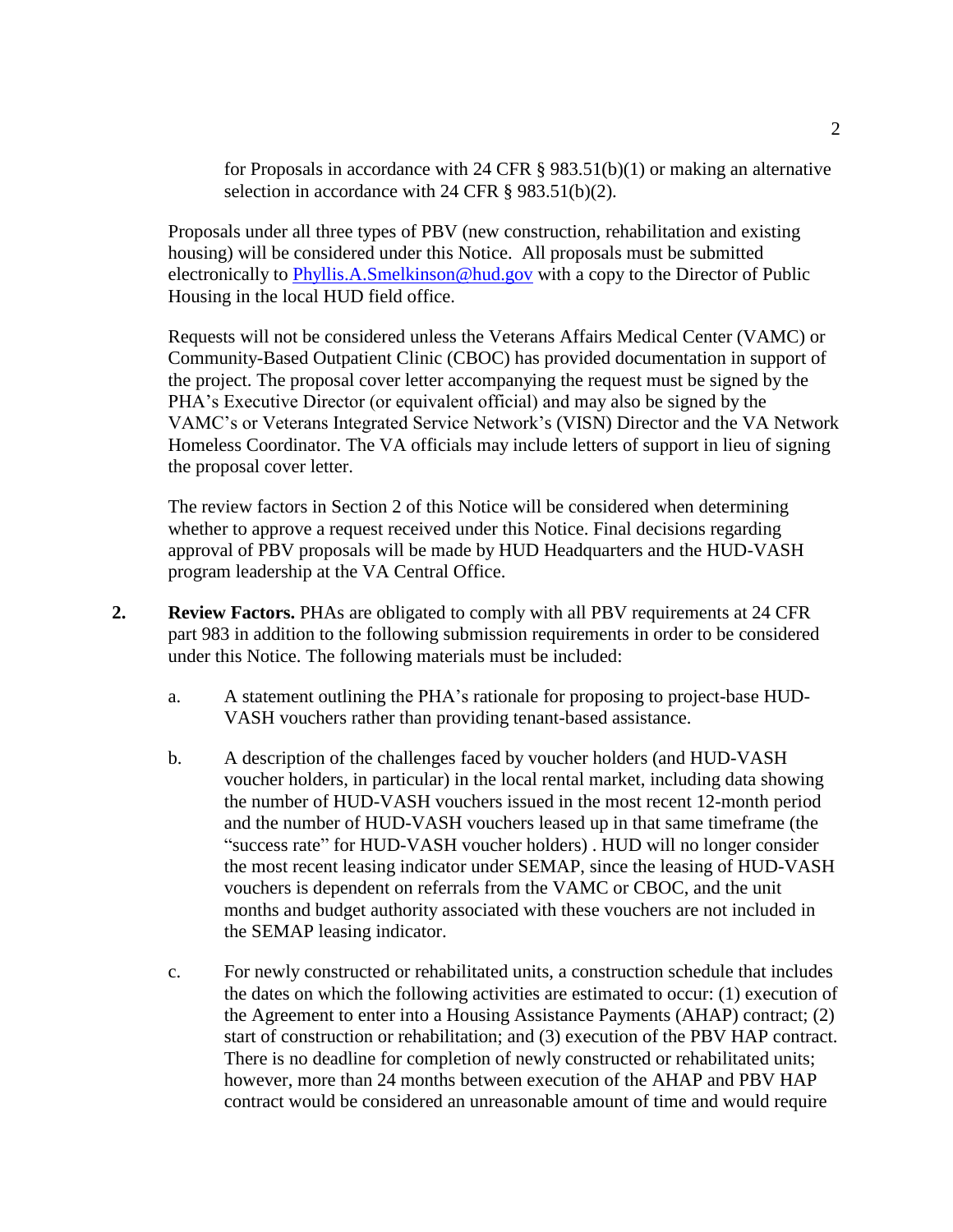an explanation.

Please note that project-based HUD-VASH vouchers do not have to be withheld from issuance or "shelved" while waiting for the PBV units to be constructed or rehabilitated. Instead, the vouchers may be issued to HUD-VASH eligible families. The PHA must, however, manage its program in a manner that ensures these vouchers will be available when the PBV units approved through this Notice are completed and accepted by the PHA. For example, if a PHA is going to project-base 10 tenant-based HUD-VASH vouchers and the newly constructed units won't be available for 18 months, then the PHA could continue to utilize those 10 vouchers until such time as it becomes necessary to hold all or a portion of them to ensure the vouchers will be available when the PBV units are completed. Having made this contractual commitment, a PHA must ensure that it has enough vouchers to fulfill its contractual obligation. While there is no requirement to shelve vouchers, a PHA (e.g., a PHA with a limited number of VASH vouchers or where VASH turnover is uncommonly low) may need to shelve some vouchers in order to meet its contractual commitments.

- d. A description of the proposed project, including the following data:
	- i. Total number of units and buildings in the project;
	- ii. The proposed number of HUD-VASH PBV units and where they will be located by building if there is more than one building in the project;
	- iii. Whether or not the units are PHA-owned;
	- iv. Poverty rate of the census tract in which the project is located;
	- v. Any HUD-VASH related supportive services on or near the premises of the proposed site; and
	- vi. Accessibility of the proposed site to the VAMC or CBOC, transportation, and social and medical services.
- e. Since HUD-VASH families do not have a preference for moving from their PBV units over non HUD-VASH families in PBV units, the PHA will no longer be required to demonstrate that HUD-VASH families will be able to move from their PBV units after 12 months with or without case management. This factor has no bearing on whether or not the proposal will be approved. .
- f. For all projects, a statement confirming that the project was selected in accordance with 24 CF § 983.51, *Owner Proposal Selection Procedures.* In addition, a copy of the Request for Proposals or evidence of a proposal for housing assistance awarded under a federal, state, or local government housing assistance,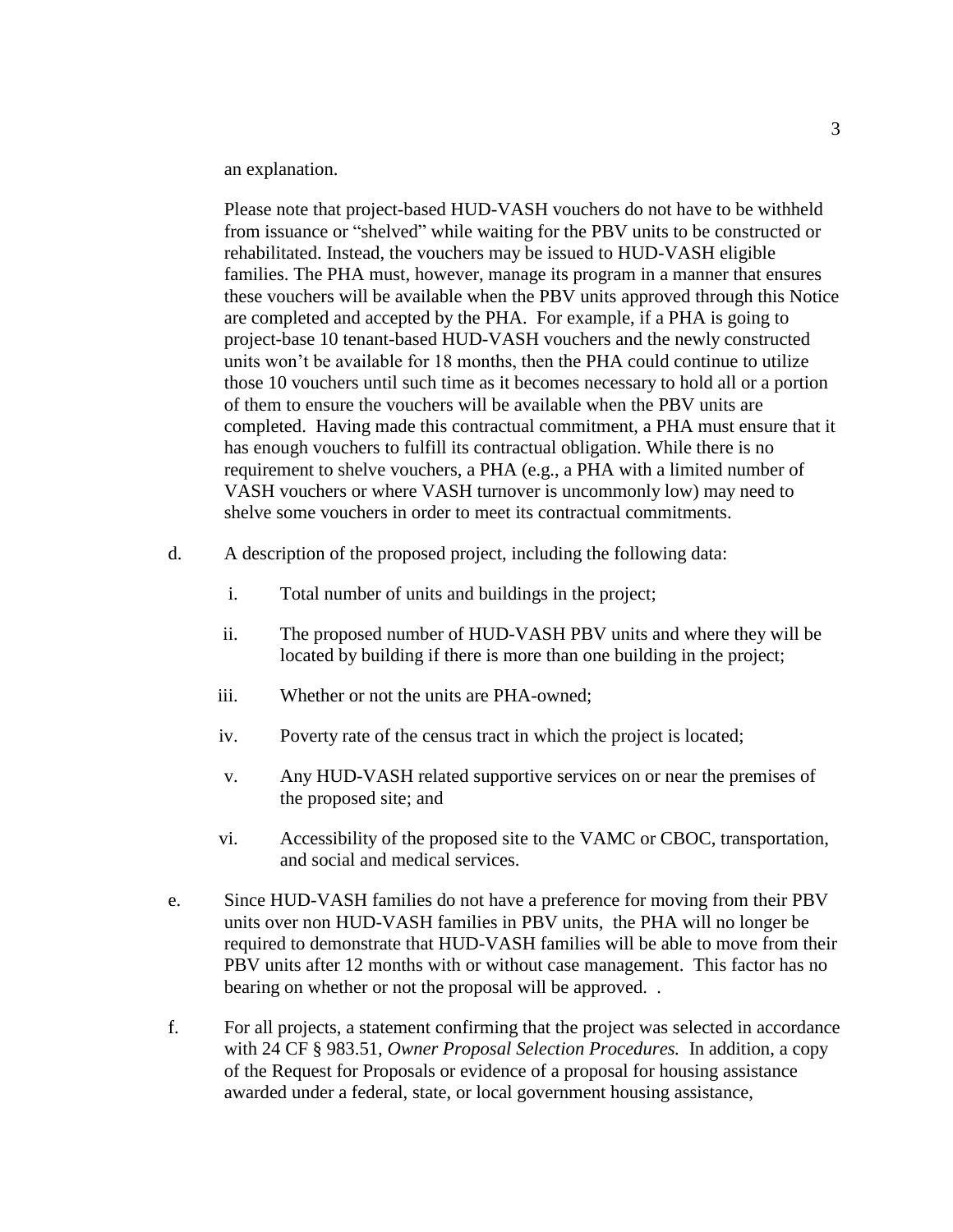community development, or supportive services program that required competitive selection and was selected by the PHA within the past three years.

- g. A copy of the applicable sections of the PHA's PHA Plan and administrative plan that relate to the PBV proposed project. For administrative plan policies, please reference sections 2.a.(1), (2), (3), (6), and (7) of Notice PIH 2011–54 *(Guidance on the Project-Based Voucher Program).* For the PHA Plan, please reference section 2.b. of that Notice.
- h. A statement from the owner confirming that s/he will serve the chronically homeless using the *Housing First* model. Information on *Housing First* is available at: [http://usich.gov/usich\\_resources/fact\\_sheets/the\\_housing\\_first\\_](http://usich.gov/usich_resources/fact_sheets/the_housing_first_%0bchecklist_a_practical_tool_for_assessing_housing_first_in) checklist a practical tool for assessing housing first in
- i. An email from the local HUD Field Office Public Housing Director confirming that the PHA has sufficient budget authority to proceed and has complied with 24 CFR § 983.6(d), which governs the selection of PBV proposals. The information should be submitted to HUD no later than 14 calendar days prior to the date that the PHA intends to issue the Request for Proposals or make a selection based on a previous competition in accordance with 24 CFR §983.51(b). The PHA submits the required information electronically to the HUD field office by sending an email to: **[pbvsubmission@hud.gov](mailto:pbvsubmission@hud.gov)**. The PHA must also copy the relevant local HUD Office of Public Housing (PH) Director on its email submission. The relevant local HUD PH Director's email address can be found at the following location:

**[http://portal.hud.gov/hudportal/HUD?src=/program\\_offices/public\\_indian\\_h](http://portal.hud.gov/hudportal/HUD?src=/program_offices/public_indian_housing/about/focontacts#4CPH) [ousing/about/focontacts#4CPH](http://portal.hud.gov/hudportal/HUD?src=/program_offices/public_indian_housing/about/focontacts#4CPH)**, and in the HUD Locator at **<http://www5.hud.gov:63001/po/i/netlocator/>**

The subject line of the email must include the PHA number (e.g., PA195). The body of the email must clearly identify each of the three submission items. The email must also identify the PHA representative that the HUD field office should contact if HUD has any questions regarding the PHA submission, and the contact information for that PHA representative. HUD will reply to the PHA's email promptly to notify the PHA if: (1) HUD determines the PHA is unable to proceed with its plans to project-base because the 20 percent limitation will be exceeded; (2) If there is a material error in the PHA's calculations; (3) If there is a need for additional information or any other issue with the PHA's submission that must be addressed; or (4) If the 20% limit is not exceeded (this acknowledgement does not imply any other HUD approval).

## **3. Continued Assistance for Families that Move from Project-Based Units.**

In accordance with 24 CFR § 983.261(a) and the lease, the family may terminate the assisted lease any time after the first year of occupancy. In 24 CFR § 983.261(b) it is further stated that if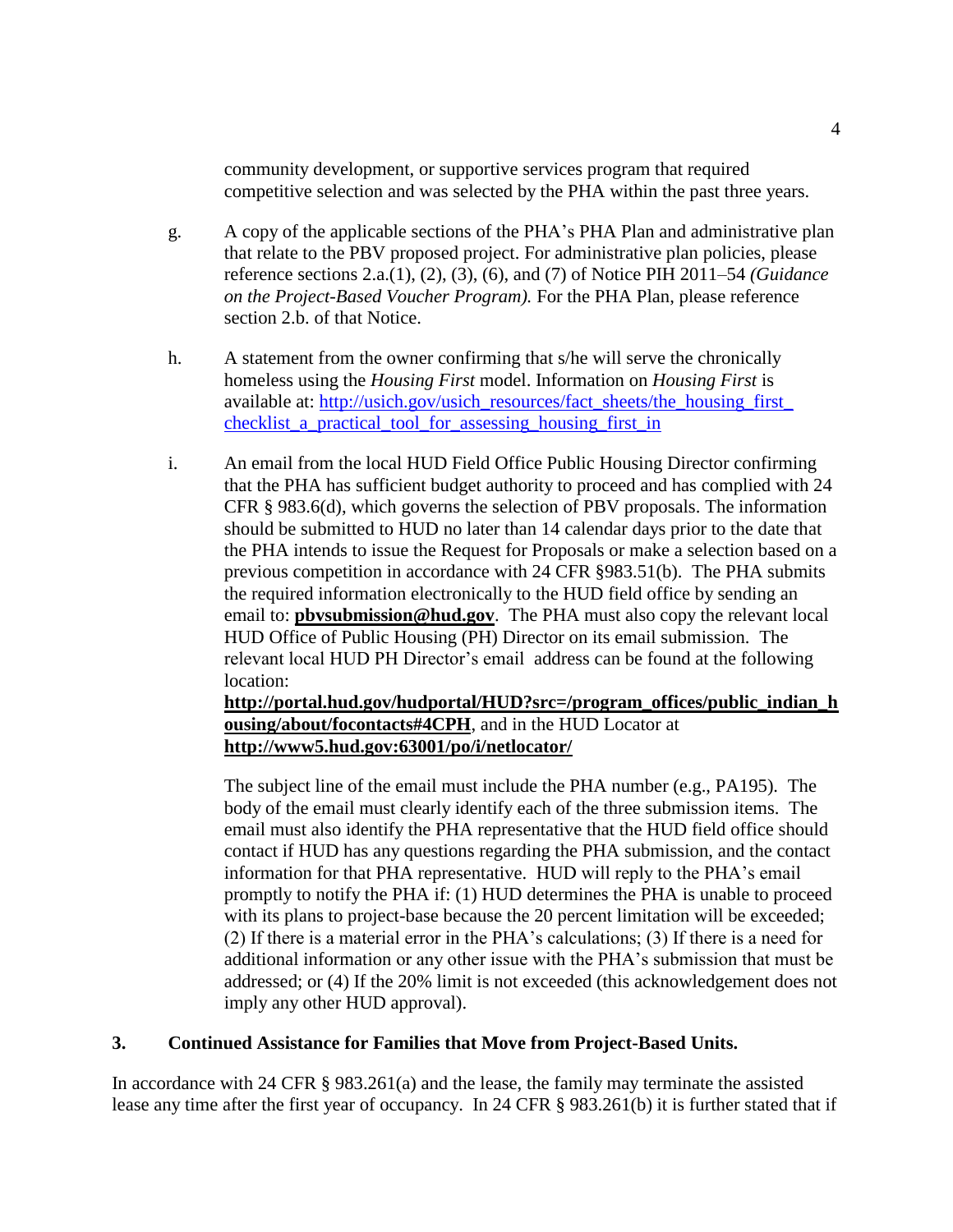the family has elected to terminate the lease in this manner, the PHA must offer the family the opportunity for continued tenant-based rental assistance in the form of either assistance under the voucher program or other comparable tenant-based rental assistance as defined in 24 CFR § 983.3.This section states that comparable rental assistance would be a subsidy or other means to enable a family to obtain decent housing in the PHA jurisdiction renting at a gross rent that is not more than 40 percent of the family's adjusted monthly gross income. However, in accordance with 24 CFR § 983.261(c), **before** providing notice to terminate the lease (with a copy to the PHA), the family must contact the PHA to request comparable tenant-based rental assistance if the family wishes to move with continued assistance. If a voucher or other comparable tenant-based rental assistance is not immediately available, the PHA must give the family priority to receive the next available opportunity for continued tenant-based rental assistance.

In accordance with section g. of the Operating Requirements, as a condition of PBV rental assistance, a HUD-VASH family must receive case management services from the VAMC or CBOC; however, a VAMC or CBOC determination that the participant family no longer requires case management is not grounds for termination of assistance. In such cases where a HUD-VASH family wishes to move from its PBV unit, at its option, the PHA may offer the family continued HCV assistance through one of its regular vouchers to free up the HUD-VASH voucher for another eligible family referred by the VAMC or CBOC.

Where case management is still required, tenant-based rental assistance will be limited to jurisdictions where VAMC or CBOC case management services are available as defined in section II.f. of the Operating Requirements and any other applicable notices.

However, to ensure that all PBV units under a housing assistance payments contract remain continuously funded, the following must be implemented when a HUD-VASH family is eligible to move from its PBV unit and there is no other comparable tenant-based rental assistance to offer the family:

- a. If a HUD-VASH tenant-based voucher is not available at the time the family wants (and is eligible) to move, the PHA could require the family to wait for a HUD-VASH tenant-based voucher for a period not to exceed 180 days;
- b. If a HUD-VASH tenant-based voucher is still not available after that period of time, the family must be allowed to move with its HUD-VASH voucher and the PHA would be required to replace the assistance in the PBV unit with one of its regular vouchers unless the PHA and owner agree to remove the unit from the HAP contract; and
- c. If after 180 days, a HUD-VASH tenant-based voucher does not become available and the PHA does not have sufficient available funding in its HCV program to attach assistance to the PBV unit, the family may be required to remain in its PBV unit until such funding becomes available. In determining if funding is insufficient, the PHA must take into consideration its available budget authority,